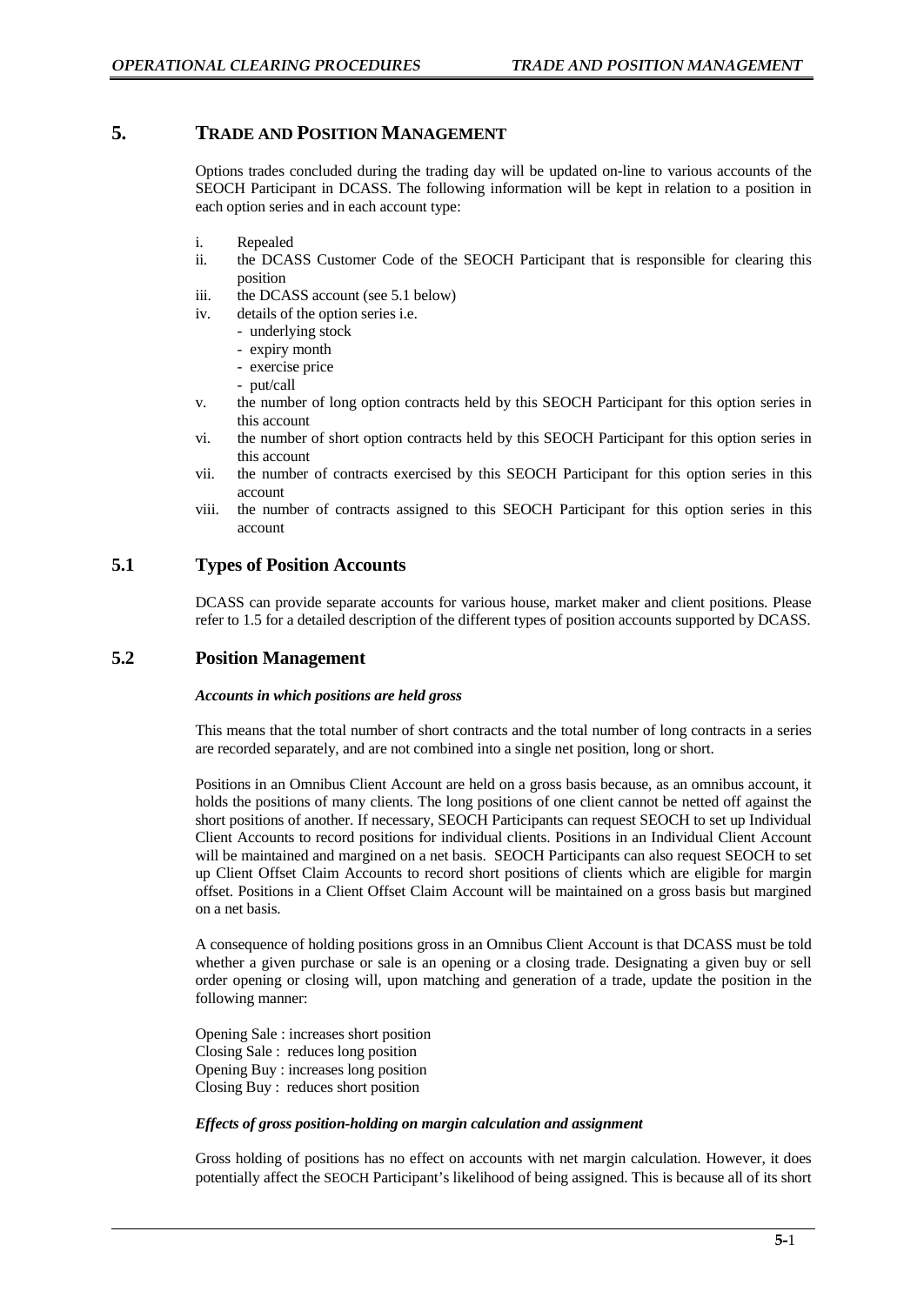contracts will be included in the random assignment, even though they may in fact be offset by long contracts in the same account of the SEOCH Participant. To avoid assignment of contracts which have in fact been closed, it is therefore important to ensure that DCASS records accurately reconcile to the actual position.

#### *Trade closing errors*

If a closing trade is concluded for a quantity greater than the existing open position in that series, DCASS will close the existing positions in that series and create a new open position with the contracts in excess. This occurrence is known as a closing error and is displayed in the error log screen of DCASS.

#### *Position netting*

Whenever positions are kept in an account without an auto-netting attribute (e.g. Omnibus Client Account), DCASS will not apply position netting to such accounts. Where necessary, SEOCH Participants must input instructions via DCASS to maintain their open positions at a correct level. Apart from rectifying trades from open to close on a trade by trade basis, SEOCH Participants can also perform position netting to close positions in their accounts.

#### *Accounts with net positions*

Some accounts will be set with an auto-netting attribute. This means long and short contracts in the same series are automatically consolidated into a single net long or short position after the System Input Cutoff Time. Examples of such account include the House Account, Market Maker Account and the Individual Client Account, which record positions on a net basis after the System Input Cutoff Time. It is therefore not necessary for SEOCH Participants to designate orders as "opening" or "closing" for the House, Market Maker or Individual Client Account or to net down the positions.

## **5.3 Position Inquiry**

SEOCH Participants can enquire the current status of their positions by series and by account type and the trade history of a particular position.

## **5.4 Trade Adjustments**

Trade adjustments are limited to valid trades of non-expired series which were concluded on the previous trading day as well as those on the current day and which have been subject to the process of substitution and novation by operation of Clearing Rule 202 and the First Schedule to the Clearing Rules. Trade adjustments can be executed by SEOCH Participants via DCASS. Position Accounts are updated immediately for the following adjustments:

- i. Trade separation
- ii. Trade open/close adjustment
- iii. Trade account transfer
- iv. Trade give-up/take-up
- v. Average price trade.

Except for trade give-up/take-up, all other adjustments are internal (within the same SEOCH Participant) and effected real time. Trade give-up/take-up involves the transfer of trades between different SEOCH Participants and the process will be effected only after the take-up party confirms the give-up request.

Briefly described below are trade adjustment functions available to SEOCH Participants via DCASS. Details of these DCASS functions are set forth in the DCASS User Guide.

## **5.4.1 Trade Separation**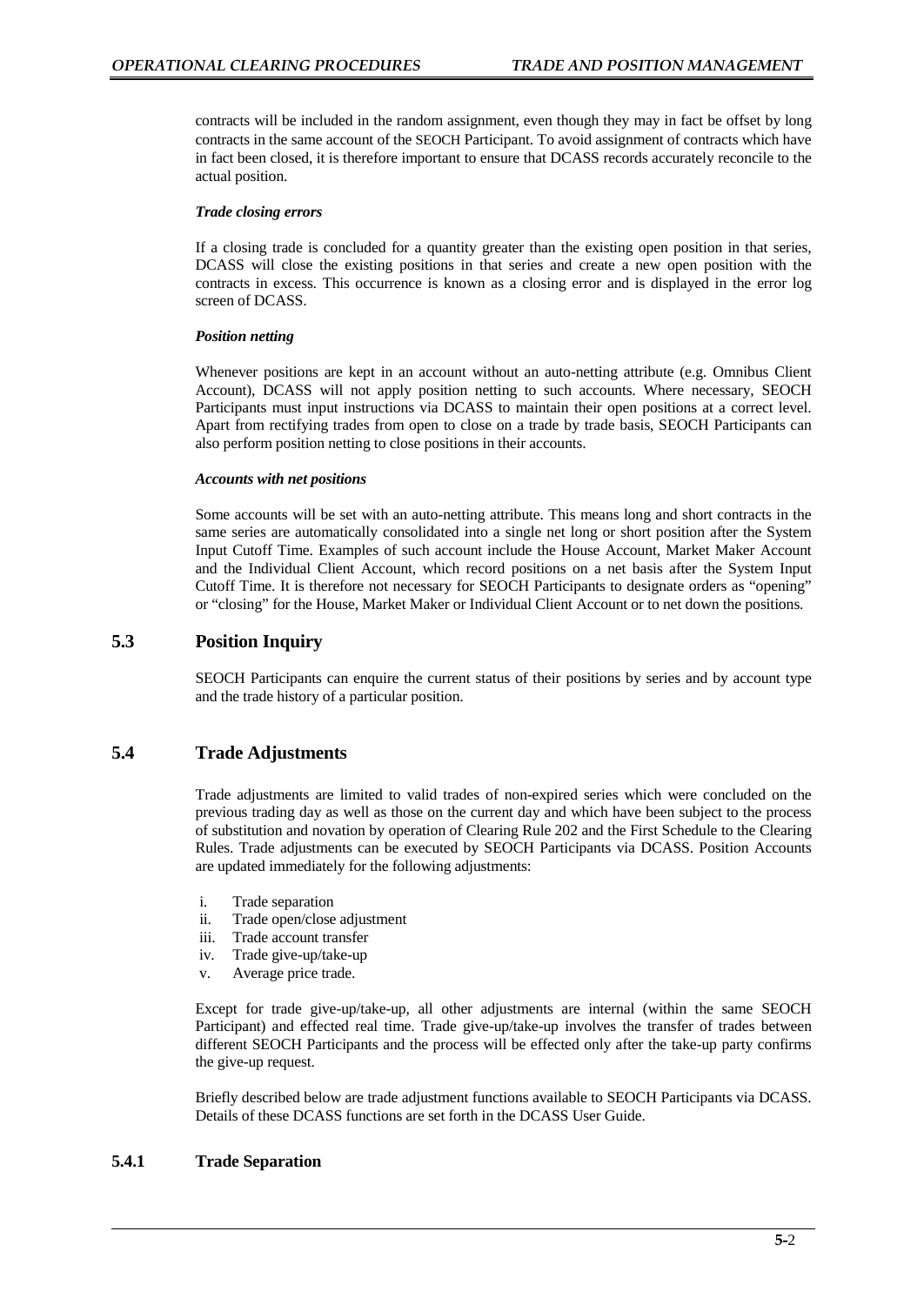SEOCH Participants are allowed to split a single trade into a number of trades.

## **5.4.2 Trade Open/Close Adjustment**

SEOCH Participants are allowed to adjust open trades to close trades or vice versa.

Any adjustment which would lead to an error i.e. not enough positions to be opened or closed cannot occur because on-line update of positions will invoke validity checking.

## **5.4.3 Trade Account Transfer**

Trade account transfer facilitates the transfer of trades between different accounts of a SEOCH Participant.

## **5.4.4 Give-Up and Take-Up**

A SEOCH Participant can transfer a trade to another SEOCH Participant, provided that the take-up SEOCH Participant accepts the trade. The transfer of trades between a SEOCH Participant and another SEOCH Participant is referred to as a give-up (and its acceptance is known as a take-up). A give-up is a request which is not effected real time but will be put in a holding state, pending the takeup SEOCH Participant's confirmation or rejection. Give-up trades not confirmed by the take-up SEOCH Participant are deemed to be rejected and will remain with the give-up SEOCH Participant.

Give-ups and take-ups of trades can be performed by SEOCH Participants on the day of order matching or the Business Day after (i.e. on the trade day T or T+1). Thereafter, the give-up and takeup of positions across SEOCH Participants can only be effected by SEOCH using External Position Transfer as described in 5.5.2.

**5.4.4.1** Repealed

#### **5.4.4.2 Give-up Process**

In accordance with clients' requests, give-up of a trade can be done via DCASS after a trade has been matched. A trade give-up is successfully completed only if the take-up party has confirmed to take up the trade.

#### **5.4.4.3 Take-Up Process**

The take-up SEOCH Participant can choose to confirm or reject a give-up trade.

- **5.4.4.4** Repealed
- **5.4.4.5** Repealed

### **5.4.5 Adjustment to Block Trades**

Any trade adjustment request in respect of a Block Trade shall be submitted by SEOCH Participants at any time 30 minutes prior to the System Input Cutoff Time on the same Business Day or 30 minutes prior to the System Input Cutoff Time on the next Business Day.

A trade adjustment request in respect of a Block Trade will be rejected by SEOCH if the Block Trade is determined by SEOCH to be invalid for any reason. In the event that a trade adjustment request relates to Open/Close or Account Transfer adjustment of a valid Block Trade, but the trade adjustment request is subsequently determined by SEOCH or the Exchange to be invalid for any reason (including where the transferring or receiving SEOCH Participant fails to pay or otherwise satisfy any Special Block Trade Margin arising from the trade adjustment request by the prescribed time), such trade adjustment request will be rejected by SEOCH. Notwithstanding the foregoing,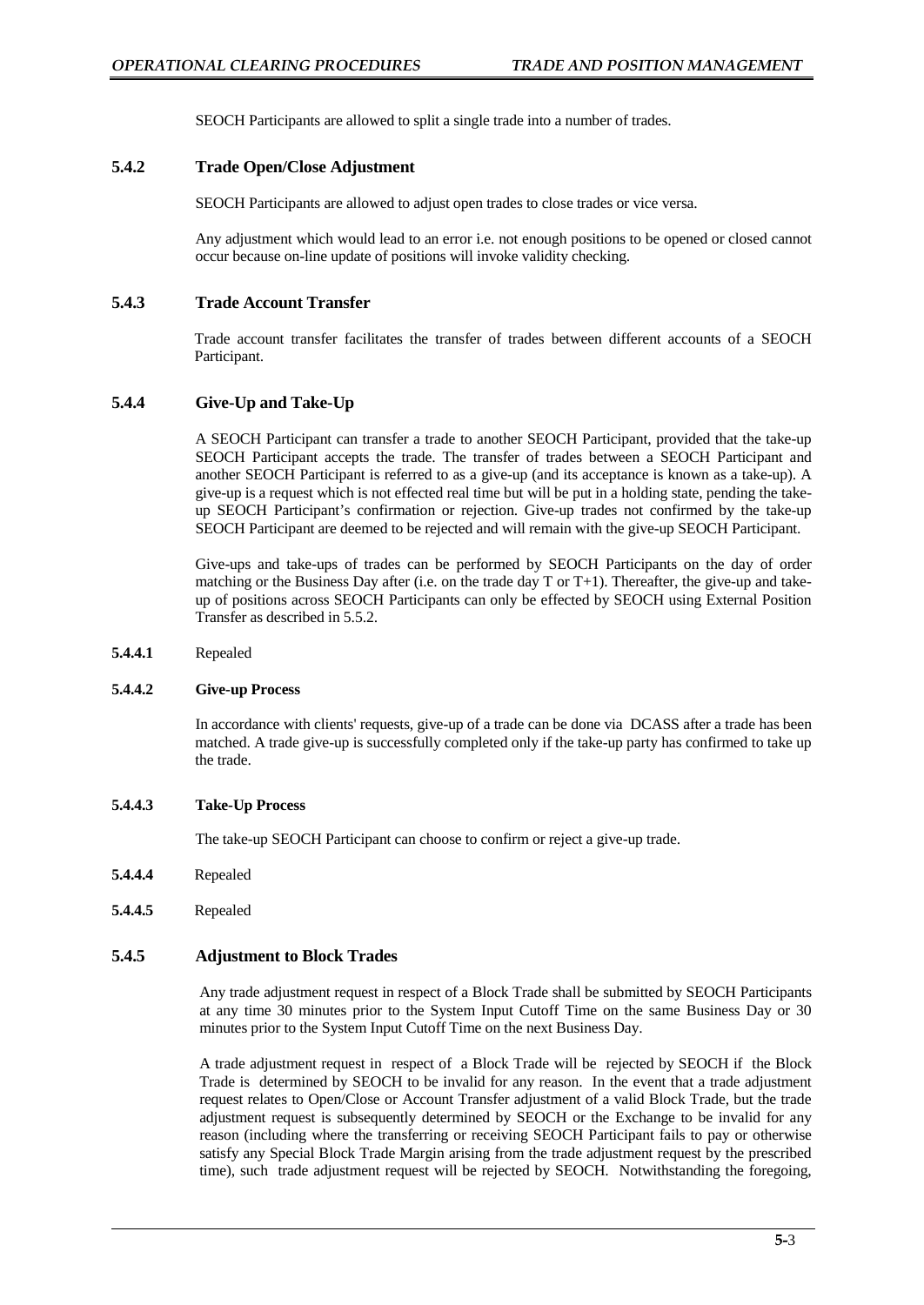SEOCH has the sole discretion to accept or reject any Block Trade adjustment, in particular but not limited to any trade adjustment request submitted after the prescribed deadline.

## **5.4.6 Average Price Trades (APT)**

SEOCH Participants can select several trades of the same series traded on the current day at different prices and quantities to form a single average price trade.

## **5.5 Position Adjustments**

Position adjustments may be made on accumulated positions in all position accounts. Some position adjustments can only be effected by SEOCH upon receipt of the proper instructions from SEOCH Participants and the adjustments are effective on-line immediately following completion of the adjustments. There are two types of position adjustments - Internal and External Position Adjustments, which are described in paragraphs 5.5.1 and 5.5.2 respectively. Only external position adjustment requests are subject to the approval of SEOCH. The SEOCH Participant must provide a valid reason for each external position adjustment requested.

## **5.5.1 Internal Position Adjustment**

Internal position adjustments involve one or more position accounts of the same SEOCH Participant. Internal position adjustments as listed below, are performed by SEOCH Participants via DCASS:

- i. Position netting
- ii. Internal Position account transfer
- iii. Claiming margin offset on client positions.

## **5.5.1.1 Position Netting**

SEOCH Participants can use the Position Netting function to close open positions in those accounts which maintain positions on a gross basis. (Please see a description of the Position Netting function under 5.2.)

## **5.5.1.2 Internal Position Account Transfer**

The Internal Position Account Transfer function is similar to the Trade Account Transfer described in 5.4.3 except that it is performed on a position rather than a trade.

Internal transfer of positions can be effected between different types of accounts of a SEOCH Participant except the Daily, Sink and APT Accounts.

#### **5.5.1.3 Claiming Margin Offset on Client Positions**

Only short positions in the Omnibus Client Account are eligible for margin offset claims because positions in this account are margined on a gross basis. SEOCH Participants wishing to claim margin offset for short positions, that are of an offset nature, in their Omnibus Client Accounts must request SEOCH to open a Client Offset Claim Account for such purpose (please refer to 1.5.1). SEOCH Participants will have to transfer such eligible positions from the Omnibus Client Account to the Client Offset Claim Account. A SEOCH Participant can directly submit such position transfer requests via DCASS at any time prior to the System Input Cutoff Time on a Business Day.

All positions in the Client Offset Claim Account of a SEOCH Participant will be carried forward to the next Business Day unless otherwise instructed by the SEOCH Participant by submitting further position transfer requests between the Client Offset Claim Account and its Omnibus Client Account via DCASS at any time prior to the System Input Cutoff Time. A SEOCH Participant wishing to close out any short position in a Client Offset Claim Account shall transfer such position to its Omnibus Client Account to net down with the appropriate offsetting position.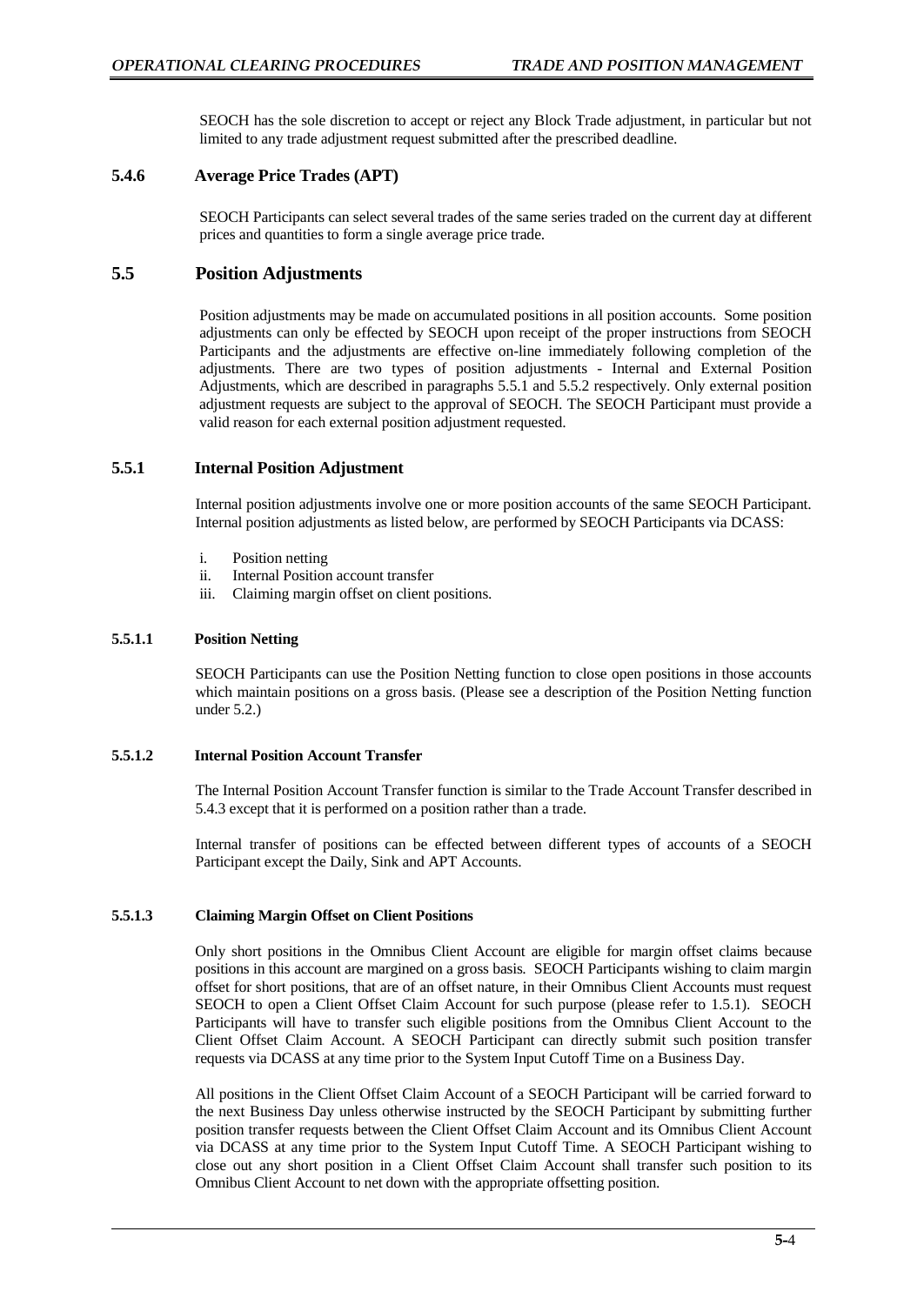If any ineligible positions are transferred into the Client Offset Claim Account of a SEOCH Participant, SEOCH may in its absolute discretion, without prior notice to the SEOCH Participant, disallow the margin offset and impose such additional margin on such ineligible positions as SEOCH shall consider appropriate, transfer the ineligible positions from the Client Offset Claim Account to the Omnibus Client Account, and/or suspend or terminate the use by the SEOCH Participant of the Client Offset Claim Account. No action shall lie against and no liability of whatsoever nature and howsoever arising, whether in contract, tort or otherwise, shall be incurred by SEOCH directly or indirectly in connection with effecting the transfer of any ineligible positions from, or suspending or terminating the use by a SEOCH Participant of any Client Offset Claim Account. Any incorrect recording or transfer of positions in or to the Client Offset Claim Account may also result in disciplinary action, including summary disciplinary measures, being taken against the SEOCH Participant by SEOCH.

## **5.5.2 External Position Transfers**

An external position transfer involves the transfer of positions in one or more accounts between different SEOCH Participants. The transfer is effected by SEOCH only upon receipt of proper instructions from SEOCH Participants no later than the System Input Cutoff Time and in the case of any request for the external position transfer of positions in a Client Offset Claim Account of a SEOCH Participant upon the occurrence of an event of default, only if the transfer is for all, but not part, of the positions in that account. SEOCH Participants can verify the effect of external position transfers in position reports and in position inquiry screens via DCASS.

An external position transfer can be initiated by a transferring SEOCH Participant by submitting a request to SEOCH using DCASS. Any external position transfer request not approved by SEOCH or not confirmed by the receiving SEOCH Participant will remain as the position of the transferring SEOCH Participant.

- **5.5.2.1** Repealed
- **5.5.2.2** Repealed
- **5.5.2.3** Repealed
- **5.5.2.4** Repealed

### **5.5.3 Annulment of Position Netting**

In the event that a SEOCH Participant needs to annul the position netting input (other than that relating to positions which were previously netted by trade close or adjustment or position transfer), the SEOCH Participant may request for an annulment of the position netting by submitting an annulment request to SEOCH using DCASS no later than such deadline as may be prescribed by SEOCH from time to time.

For annulment requests relating to positions which were previously netted by trade close adjustment or position transfer, the SEOCH Participant must submit to SEOCH the relevant form available from the HKEX website or such other channels as SEOCH may from time to time notify SEOCH Participants no later than such deadline as may be prescribed by SEOCH from time to time and stated in the form.

Each annulment request is subject to the approval of SEOCH. In respect of any annulment request not approved by SEOCH, the relevant positions will remain as closed.

### **5.6 Individual Client Accounts**

Margin requirements for positions belonging to the same client can be calculated on a net basis according to the same algorithm applicable to positions maintained in the House Account (Please see 9.3.1.1). To effect this, a SEOCH Participant must apply to SEOCH to set up Individual Client